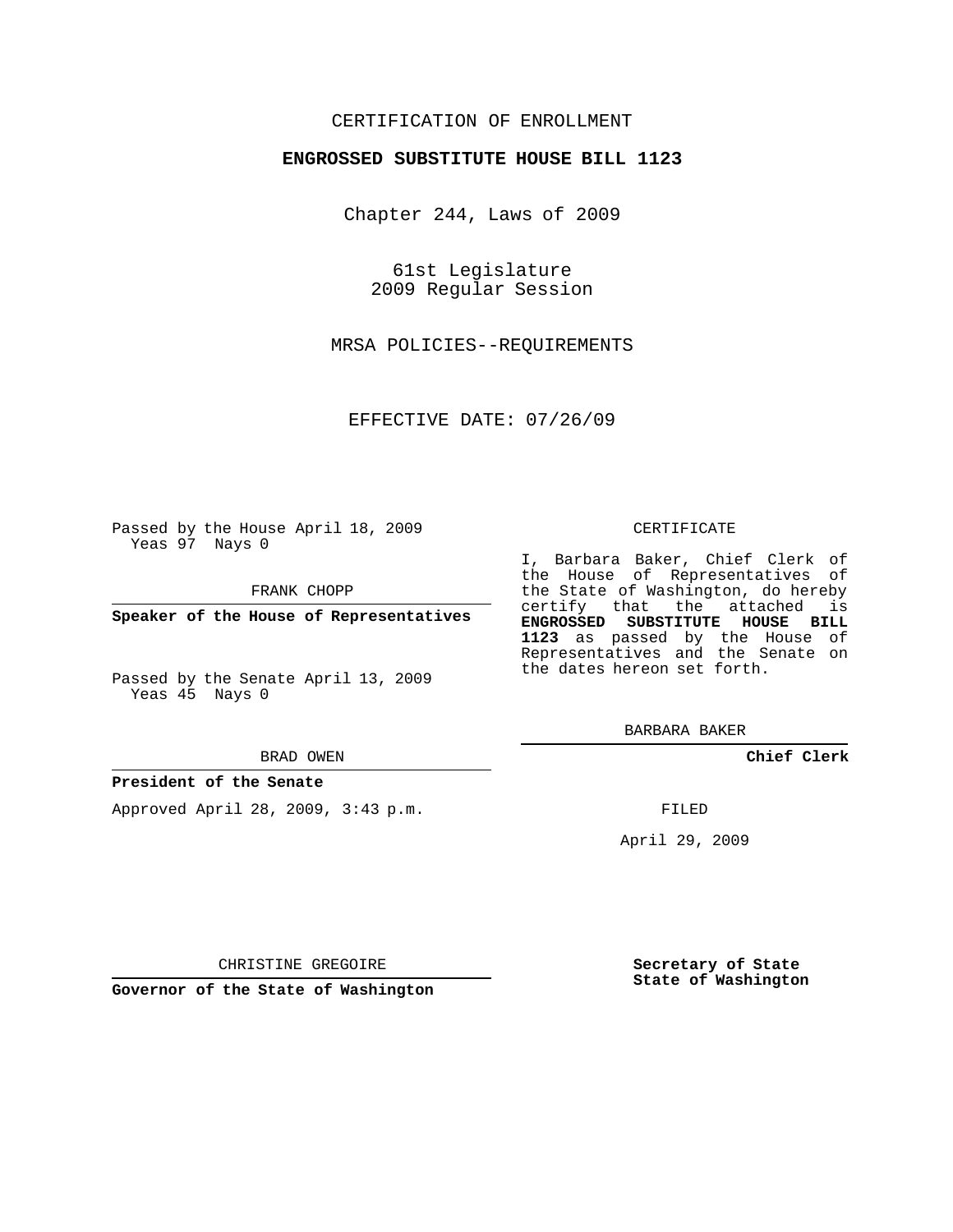# **ENGROSSED SUBSTITUTE HOUSE BILL 1123** \_\_\_\_\_\_\_\_\_\_\_\_\_\_\_\_\_\_\_\_\_\_\_\_\_\_\_\_\_\_\_\_\_\_\_\_\_\_\_\_\_\_\_\_\_

\_\_\_\_\_\_\_\_\_\_\_\_\_\_\_\_\_\_\_\_\_\_\_\_\_\_\_\_\_\_\_\_\_\_\_\_\_\_\_\_\_\_\_\_\_

AS AMENDED BY THE SENATE

Passed Legislature - 2009 Regular Session

# **State of Washington 61st Legislature 2009 Regular Session**

**By** House Health Care & Wellness (originally sponsored by Representatives Campbell, Morrell, Hunter, Pedersen, Chase, Ormsby, Simpson, Wood, and Conway)

READ FIRST TIME 02/23/09.

 AN ACT Relating to reducing the spread of methicillin-resistant staphylococcus aureus; amending RCW 43.70.056; adding a new section to chapter 70.41 RCW; and adding a new section to chapter 70.58 RCW.

BE IT ENACTED BY THE LEGISLATURE OF THE STATE OF WASHINGTON:

 NEW SECTION. **Sec. 1.** A new section is added to chapter 70.41 RCW to read as follows:

 (1) Each hospital licensed under this chapter shall, by January 1, 2010, adopt a policy regarding methicillin-resistant staphylococcus aureus. The policy shall, at a minimum, contain the following elements:

 (a) A requirement to test any patient for methicillin-resistant staphylococcus aureus who is a member of a patient population identified as appropriate to test based on the hospital's risk assessment for methicillin-resistant staphylococcus aureus;

 (b) A requirement that a patient in the hospital's adult or pediatric, but not neonatal, intensive care unit be tested for methicillin-resistant staphylococcus aureus within twenty-four hours of admission unless the patient has been previously tested during that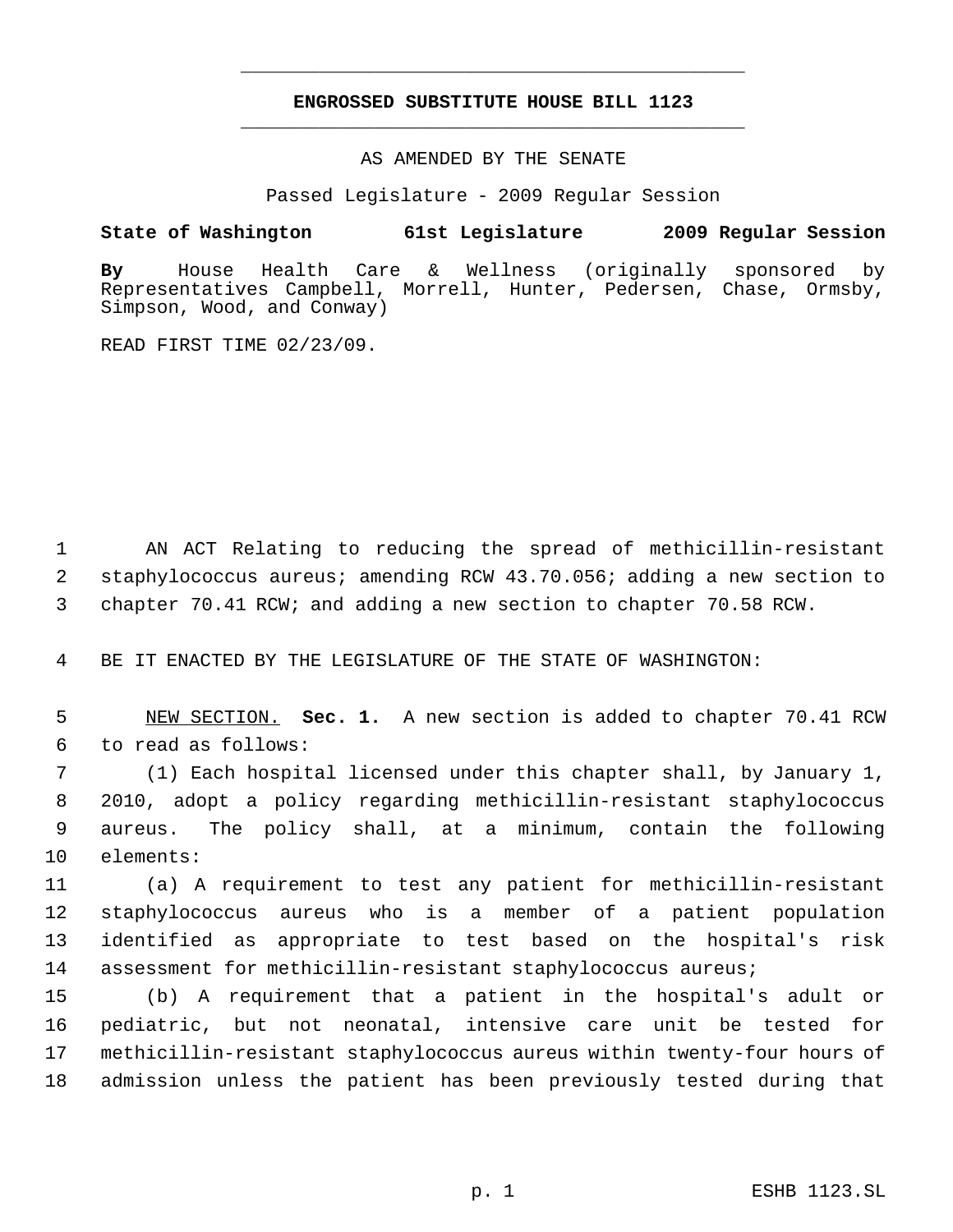hospital stay or has a known history of methicillin-resistant staphylococcus aureus;

 (c) Appropriate procedures to help prevent patients who test positive for methicillin-resistant staphylococcus aureus from transmitting to other patients. For purposes of this subsection, "appropriate procedures" include, but are not limited to, isolation or cohorting of patients colonized or infected with methicillin-resistant staphylococcus aureus. In a hospital where patients, whose methicillin-resistant staphylococcus aureus status is either unknown or uncolonized, may be roomed with colonized or infected patients, patients must be notified they may be roomed with patients who have tested positive for methicillin-resistant staphylococcus aureus; and

 (d) A requirement that every patient who has a methicillin- resistant staphylococcus aureus infection receive oral and written instructions regarding aftercare and precautions to prevent the spread of the infection to others.

 (2) A hospital that has identified a hospitalized patient who has a diagnosis of methicillin-resistant staphylococcus aureus shall report the infection to the department using the department's comprehensive hospital abstract reporting system. When making its report, the hospital shall use codes used by the United States centers for medicare and medicaid services, when available.

 **Sec. 2.** RCW 43.70.056 and 2007 c 261 s 2 are each amended to read as follows:

 (1) The definitions in this subsection apply throughout this section unless the context clearly requires otherwise.

 (a) "Health care-associated infection" means a localized or systemic condition that results from adverse reaction to the presence of an infectious agent or its toxins and that was not present or incubating at the time of admission to the hospital.

 (b) "Hospital" means a health care facility licensed under chapter 70.41 RCW.

 (2)(a) A hospital shall collect data related to health care-associated infections as required under this subsection (2) on the following:

 (i) Beginning July 1, 2008, central line-associated bloodstream infection in the intensive care unit;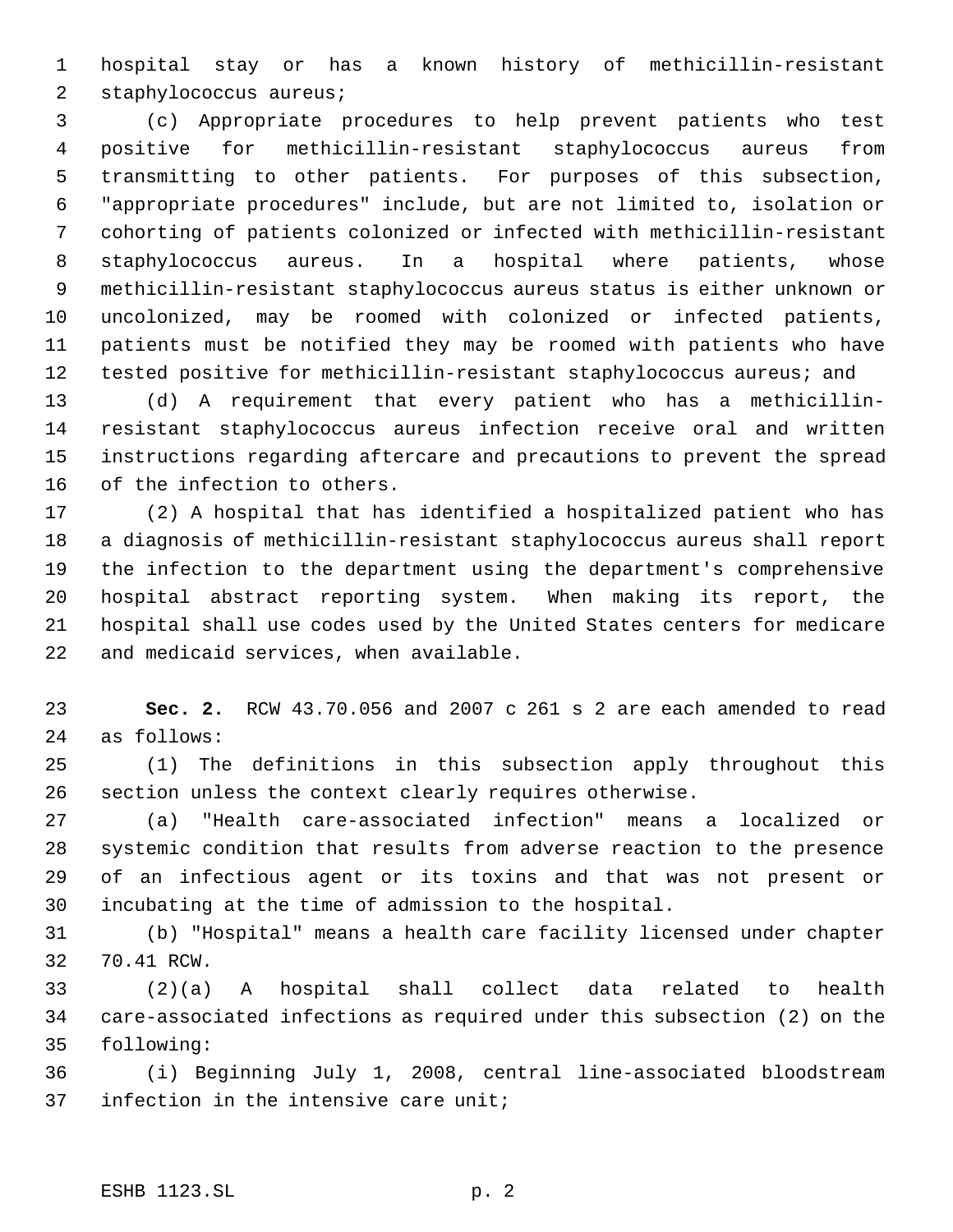(ii) Beginning January 1, 2009, ventilator-associated pneumonia; and

 (iii) Beginning January 1, 2010, surgical site infection for the following procedures:

 (A) Deep sternal wound for cardiac surgery, including coronary artery bypass graft;

(B) Total hip and knee replacement surgery; and

(C) Hysterectomy, abdominal and vaginal.

 (b) Until required otherwise under (c) of this subsection, a hospital must routinely collect and submit the data required to be collected under (a) of this subsection to the national healthcare safety network of the United States centers for disease control and prevention in accordance with national healthcare safety network definitions, methods, requirements, and procedures.

 (c)(i) With respect to any of the health care-associated infection measures for which reporting is required under (a) of this subsection, the department must, by rule, require hospitals to collect and submit the data to the centers for medicare and medicaid services according to the definitions, methods, requirements, and procedures of the hospital compare program, or its successor, instead of to the national healthcare safety network, if the department determines that:

 (A) The measure is available for reporting under the hospital compare program, or its successor, under substantially the same definition; and

 (B) Reporting under this subsection (2)(c) will provide substantially the same information to the public.

 (ii) If the department determines that reporting of a measure must 28 be conducted under this subsection  $(2)(c)$ , the department must adopt rules to implement such reporting. The department's rules must require reporting to the centers for medicare and medicaid services as soon as practicable, but not more than one hundred twenty days, after the centers for medicare and medicaid services allow hospitals to report the respective measure to the hospital compare program, or its successor. However, if the centers for medicare and medicaid services allow infection rates to be reported using the centers for disease control and prevention's national healthcare safety network, the department's rules must require reporting that reduces the burden of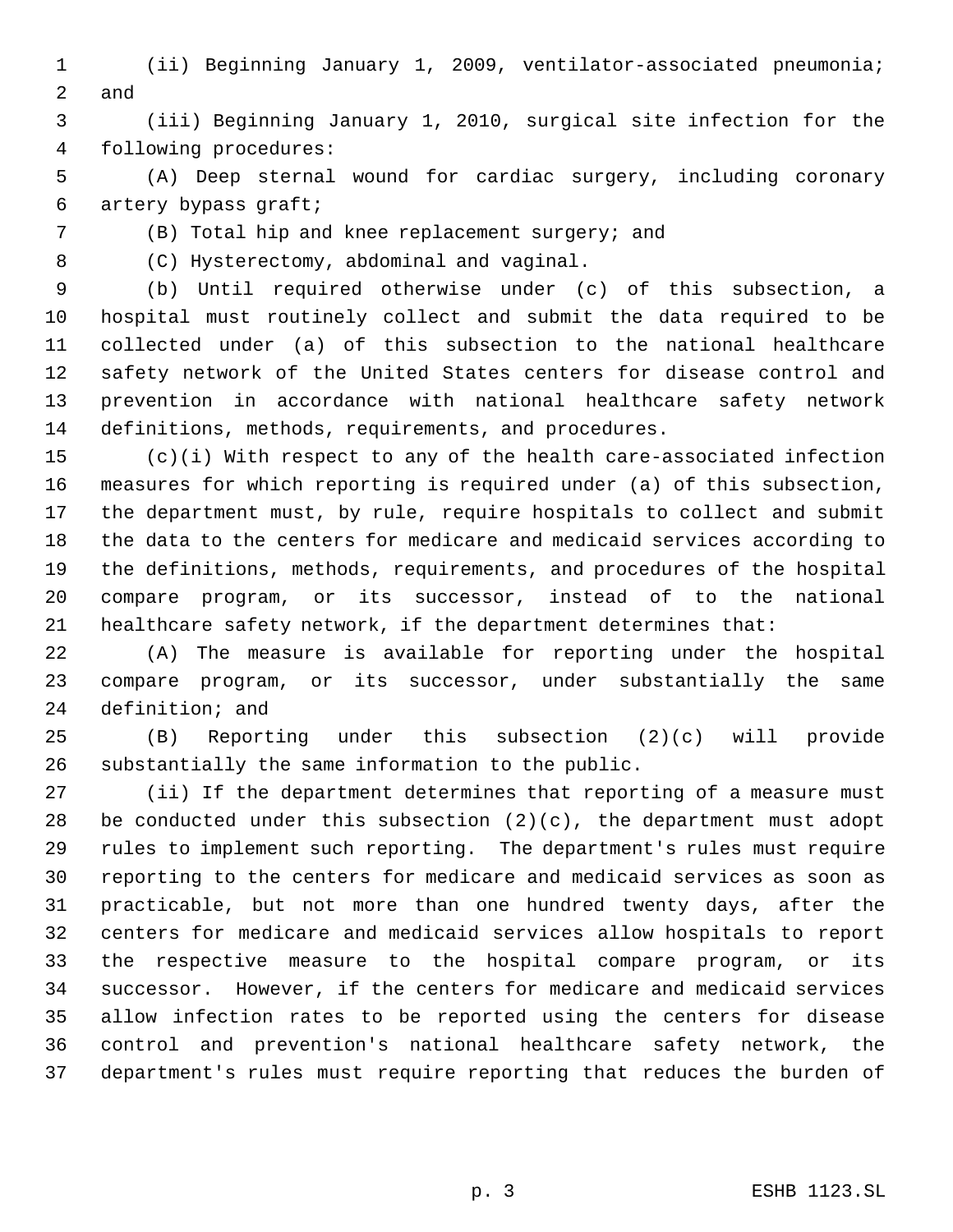data reporting and minimizes changes that hospitals must make to accommodate requirements for reporting.

 (d) Data collection and submission required under this subsection (2) must be overseen by a qualified individual with the appropriate level of skill and knowledge to oversee data collection and submission.

 (e)(i) A hospital must release to the department, or grant the department access to, its hospital-specific information contained in the reports submitted under this subsection (2), as requested by the department.

 (ii) The hospital reports obtained by the department under this subsection (2), and any of the information contained in them, are not subject to discovery by subpoena or admissible as evidence in a civil proceeding, and are not subject to public disclosure as provided in RCW 42.56.360.

(3) The department shall:

 (a) Provide oversight of the health care-associated infection reporting program established in this section;

 (b) By January 1, 2011, submit a report to the appropriate committees of the legislature based on the recommendations of the advisory committee established in subsection (5) of this section for additional reporting requirements related to health care-associated infections, considering the methodologies and practices of the United States centers for disease control and prevention, the centers for medicare and medicaid services, the joint commission, the national quality forum, the institute for healthcare improvement, and other relevant organizations;

 (c) Delete, by rule, the reporting of categories that the department determines are no longer necessary to protect public health and safety;

 (d) By December 1, 2009, and by each December 1st thereafter, prepare and publish a report on the department's web site that compares the health care-associated infection rates at individual hospitals in the state using the data reported in the previous calendar year pursuant to subsection (2) of this section. The department may update the reports quarterly. In developing a methodology for the report and determining its contents, the department shall consider the recommendations of the advisory committee established in subsection (5) of this section. The report is subject to the following: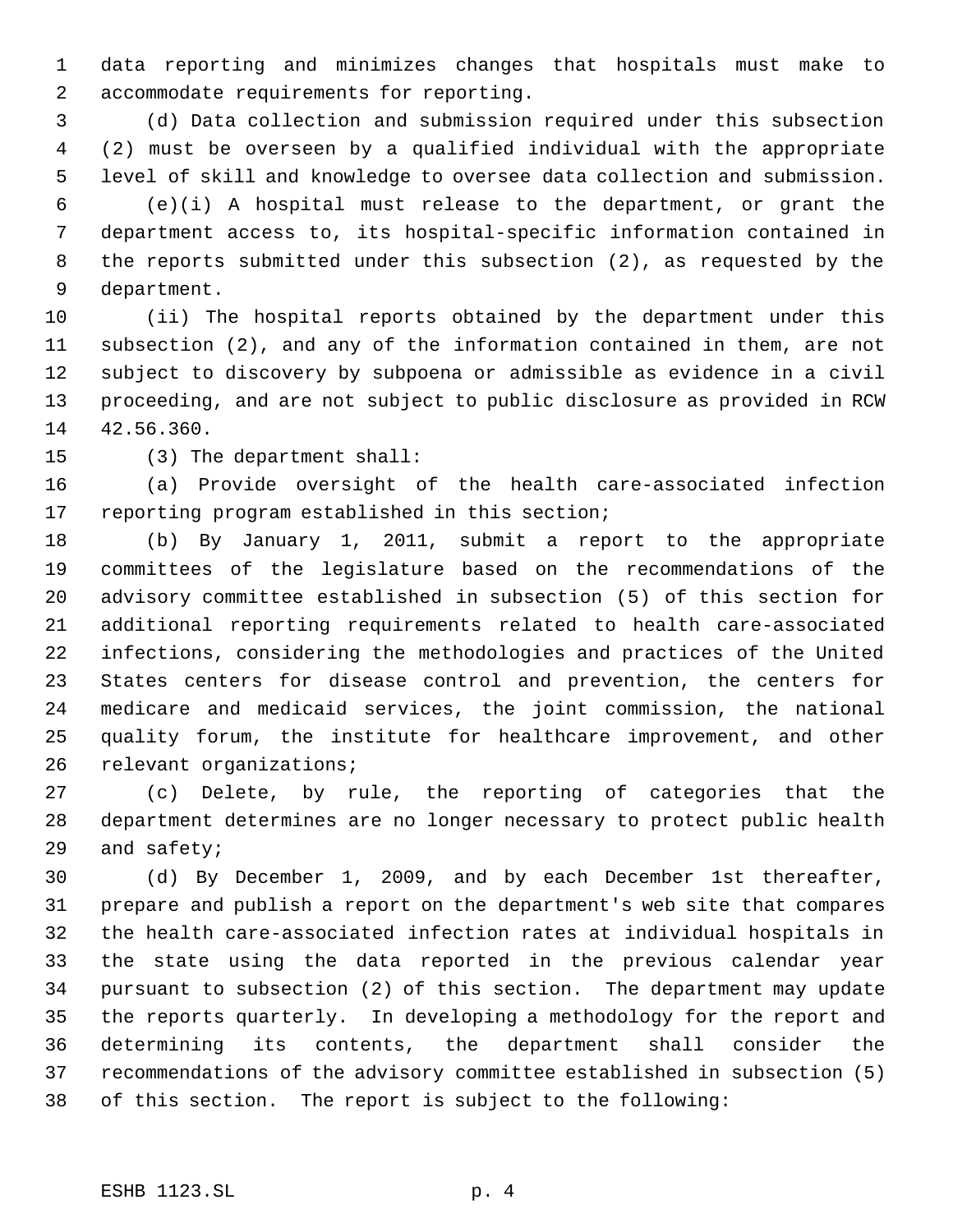(i) The report must disclose data in a format that does not release health information about any individual patient; and

 (ii) The report must not include data if the department determines that a data set is too small or possesses other characteristics that make it otherwise unrepresentative of a hospital's particular ability to achieve a specific outcome; and

 (e) Evaluate, on a regular basis, the quality and accuracy of health care-associated infection reporting required under subsection (2) of this section and the data collection, analysis, and reporting methodologies.

 (4) The department may respond to requests for data and other information from the data required to be reported under subsection (2) of this section, at the requestor's expense, for special studies and analysis consistent with requirements for confidentiality of patient records.

 (5)(a) The department shall establish an advisory committee which may include members representing infection control professionals and epidemiologists, licensed health care providers, nursing staff, organizations that represent health care providers and facilities, health maintenance organizations, health care payers and consumers, and the department. The advisory committee shall make recommendations to assist the department in carrying out its responsibilities under this section, including making recommendations on allowing a hospital to review and verify data to be released in the report and on excluding from the report selected data from certified critical access hospitals. Annually, beginning January 1, 2011, the advisory committee shall also 27 make a recommendation to the department as to whether current science 28 supports expanding presurgical screening for methicillin-resistant 29 staphylococcus aureus prior to open chest cardiac, total hip, and total knee elective surgeries.

 (b) In developing its recommendations, the advisory committee shall consider methodologies and practices related to health care-associated infections of the United States centers for disease control and prevention, the centers for medicare and medicaid services, the joint commission, the national quality forum, the institute for healthcare improvement, and other relevant organizations.

 (6) The department shall adopt rules as necessary to carry out its responsibilities under this section.